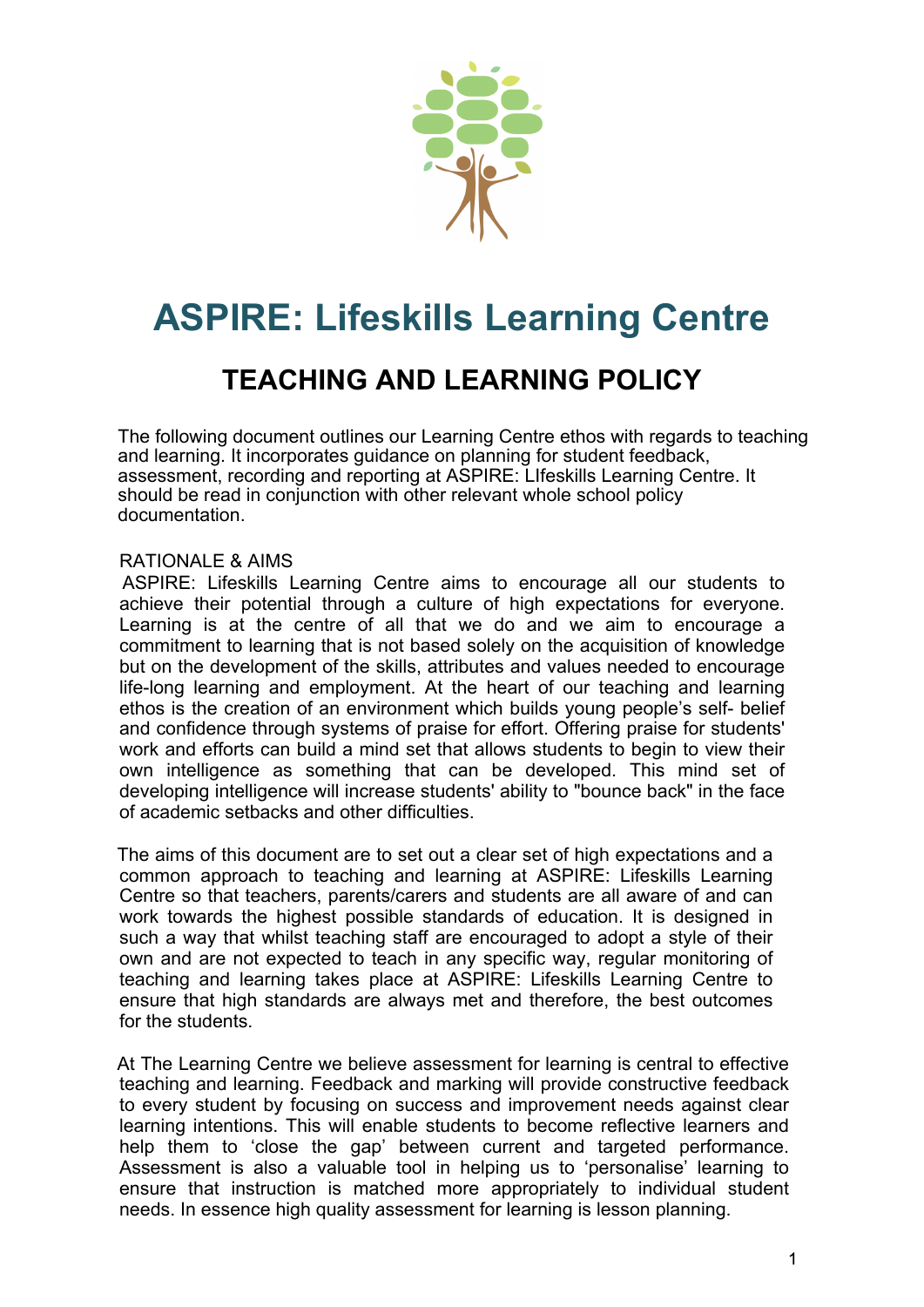# ROLES & RESPONSIBILITIES

# **Head Teacher**

- Ensure all relevant staff are aware of this policy, receive appropriate professional development and local procedures are followed
- The Head Teacher and Deputy are responsible for implementing this policy and monitoring and evaluating the effectiveness of the curriculum
- Purchase appropriate resources
- Provide guidance to teachers
- Facilitate appropriate INSET training
- Develop appropriate schemes of work
- Identify appropriate qualifications

# **Teachers**

- Plan and deliver engaging lessons tailored to individual student need.
- Ensure continuity and progression across key stages
- Effective monitoring and evaluating of students progress
- Are responsible for ensuring pedagogy is in line with this policy

# **ETHOS**

- We have high ambitions for all students to fulfil their potential and have a clear ethos of respecting each young person, recognising their strengths as well as providing effective strategies to help minimise any barriers to learning
- We seek to excite students about learning through delivery of a flexible and challenging curriculum that provides a sense of discovery
- We believe learning should be fun and all lessons should involve a sense of discovery
- Our aim is to increase the opportunities available to young people and nurture their talents so they experience success, develop confidence and thrive.
- Across the Learning Centre the expectations is that students are provided with high quality learning experiences that lead to consistently high levels of achievement.
- We place significant emphasis on developing young people's talents and preparing for adulthood

# KEY PRINCIPLES OF TEACHING AND LEARNING AT THE ASPIRE: LIFESKILLS LEARNING CENTRE

- All lessons have clear learning objectives
- All lessons have clear success criteria (eg within weekly plan)
- All lessons are clearly differentiated (by process and/or content) to enable all students to access learning
- All lessons should include opportunities to learn through different learning styles
- All students are actively engaged in learning activities
- All students are stimulated and challenged
- All students receive regular feedback on their learning
- Learning is enhanced through positive feedback that recognises student achievements
- Learning is enhanced by effective use of technology
- Learning is enhanced by rich and varied learning activities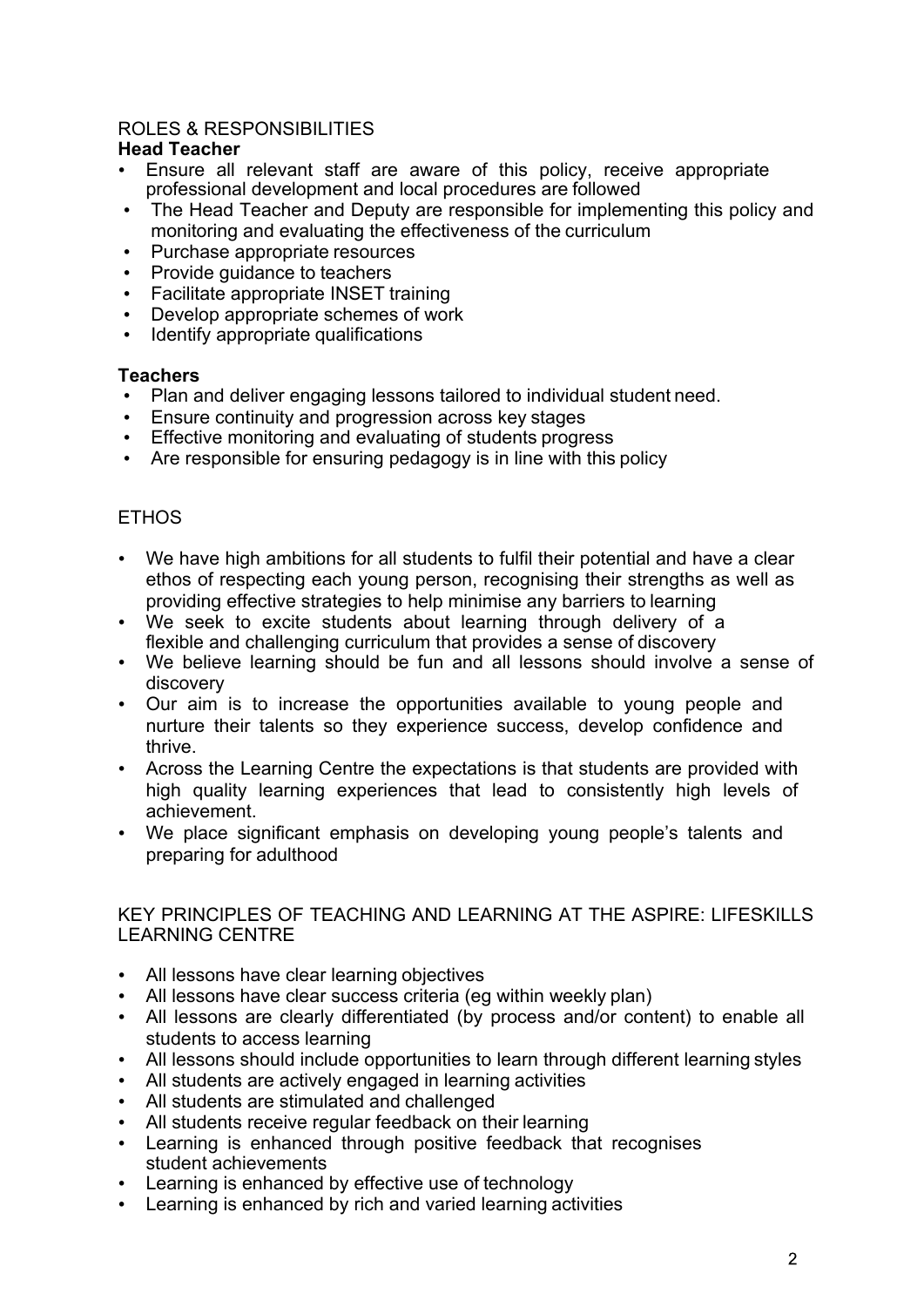- Learning is enhanced through effective use of displays and learning walls
- Learning is enhanced through a welcoming, safe and well organised and purposeful learning environment
- Learning is enhanced by identifying appropriate opportunities for extended writing
- Learning is enhanced through effective use of baseline assessment to inform lesson planning
- Learning is enhanced by effective collaborative working with other agencies
- Learning is enhanced through effective use of computer assisted learning
- Students make the most progress when they feel respected and valued
- All lessons include opportunities to develop speaking and listening skills and social communication skills to address areas of deficit associated with autism
- Effective learning involves understanding rather than encountering information
- All schemes of work have clear objectives and progression activities

MONITORING PRACTICE AND RAISING STANDARDS

- SLT will regularly drop into lessons so teachers receive regular feedback from SLT identifying strengths and areas for development
- Appraisal targets link to the Learning Centre Development Plan, AET Competencies and Autism Standards assessment tools.
- SLT are responsible for ensuring good quality INSET days that improve the quality of teaching and learning
- SLT are responsible for monitoring the progress of different groups of students (eg LAC, SEN, FSM, EAL)

# PLANNING AND IMPLEMENTATION OF LEARNING ACTIVITIES

The ASPIRE: Lifeskills Learning Centre Curriculum Policy outlines the broad and balanced curriculum on offer to students at the Learning Centre. While many students will enjoy access to the full range of academic subjects, some will cope better with a curriculum focused on skills for living and supporting access to the community.

#### RELIGIOUS EDUCATION

All students in KS3 and KS4 are entitled to access to Religious Education but it is acknowledged that this subject area can often present difficulties to young people with Autism whose thinking style inhibits their ability to appreciate the thoughts, feelings and beliefs of others. At ASPIRE: Lifeskills Learning Centre, rather than deliver RE as a 'stand alone' curriculum area, we have incorporated it into various other curriculum areas e.g. PHSE, British Values, Citizenship; and several of the ASDAN short courses, including Beliefs and Values. In addition to this, students will spend the last 30 minutes of each day taking part in a 'reflection' activity which will incorporate a 'thought for the day'. Through studying different possibilities and faiths, students can consider their own identity, morals and views; and are encouraged to develop a mutual respect and tolerance of the different life views and belief systems in today's diverse global society.

#### RATIONALE

It is important that teachers plan schemes of work and deliver lessons that enable students to work towards the learning objectives and make progress towards the success criteria. It is acknowledged that different teachers have their own preferred styles of teaching but it is imperative that the agreed criteria are followed to ensure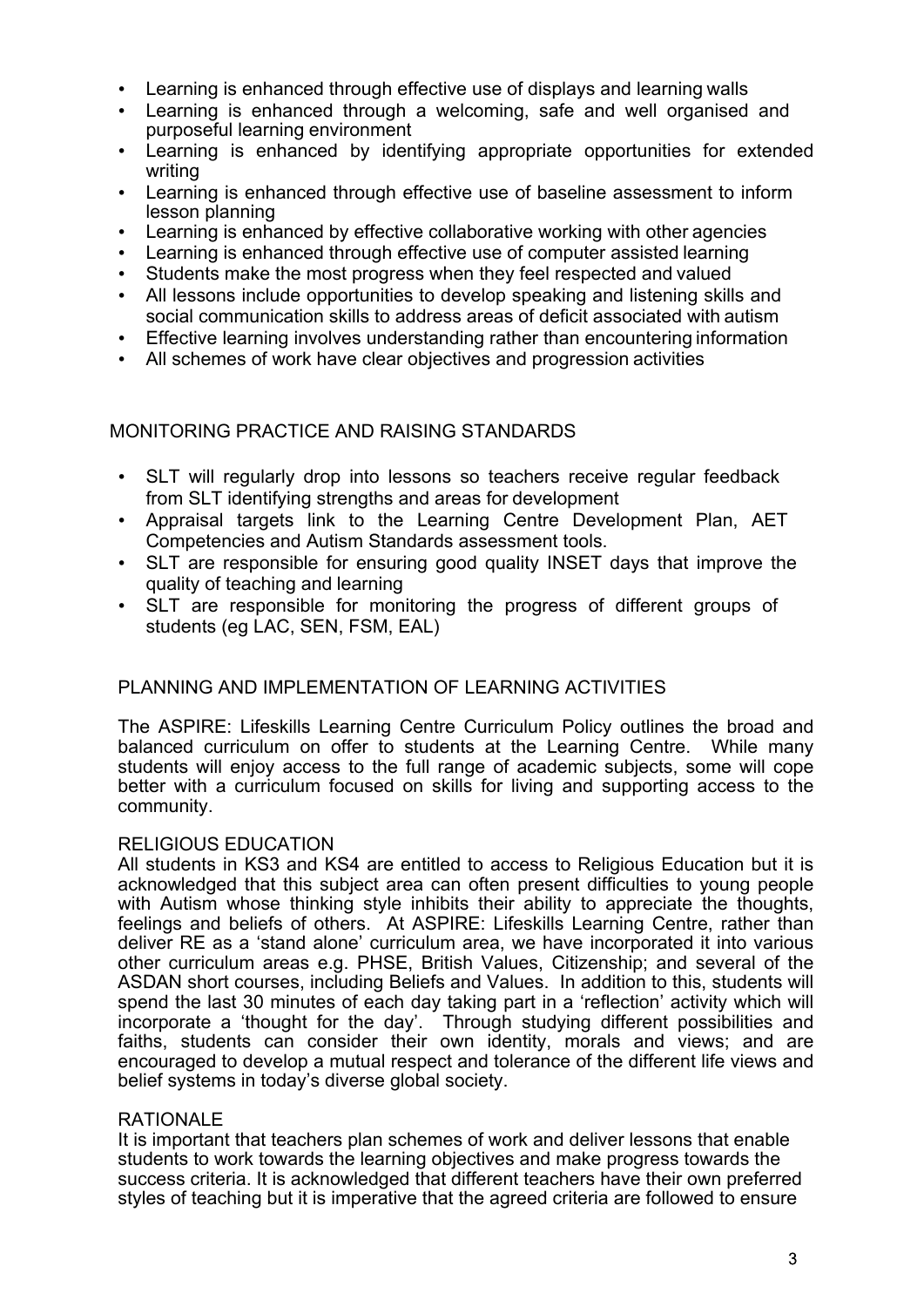the best outcomes for all students in all lessons. The ultimate aim is to ensure that thorough planning and focussed lesson implementation aids students in their quest to make progress over time. Schemes of Work Medium and long term planning can be presented in a way that best suits the faculty to which they belong.

However, it is expected that schemes of work will at least:

- Clarify objectives and outcomes (including success criteria) for progress over time;
- Identify clearly the subject knowledge to be taught;
- Include different learning style opportunities so that all students are able to learn in their preferred style;
- Include references to differentiated work to ensure all students are challenged in line with their ability;
- Provide opportunities for developing independent and collaborative learning;
- Detail literacy, numeracy and communication opportunities and how they will be taught;
- Include opportunities for a variety of assessment for learning strategies;
- When initially devising a new lesson, teachers are reminded to keep the lesson focussed on the learning objectives and intended outcomes so that students move forward and make progress in their learning every lesson relative to their starting points.

Teachers at ASPIRE: Lifeskills Learning Centre should strive to ensure that their planning allows for the following criteria to be met each lesson:

- Use of assessment in planning Information from assessments should be used to set tasks that are perfectly matched to students' prior attainment
- Level of challenge Work should be pitched at a level that is appropriate to the individual. It is challenging – success is only achievable if individual students work hard and try their very best. All individuals should find the tasks demanding at their own level.
- Use of support staff- Support staff should be highly effective in promoting rapid learning for groups of students regardless of their aptitudes and needs.
- Opportunities to develop literacy, numeracy, and communication skills Teaching should include opportunities to develop reading, writing, communication and numeracy skills that are highly effectively taught and cohesively planned as part of the lesson.
- Use of strategies and tasks to engage students Strategies and tasks should enthuse students so that they persevere when faced with difficult problems and are keen to succeed and to learn more.
- Pace and depth of learning The pace of learning should be optimised throughout the lesson as to the best effect to support students at the time they need such support. As a result, almost all pupils make rapid and sustained progress.
- Use of questioning Questions should be designed to tease out students' understanding so that the teacher is exceptionally aware of the degree to which pupils are secure in their knowledge and understanding.
- Assessment of learning during lessons The work for each individual student should be adapted in the light of any misconceptions that are brought to light through questioning or checks on students' work.
- Marking and feedback Marking should be frequent and regular, providing students with very clear guidance on how work can be improved. Students need to be engaged in the process.
- Progress Ultimately, all students should make at least good progress in their learning relative to their ability and starting points, and demonstrate full understanding of this. For many, this is better than might be expected.
- Praise effort.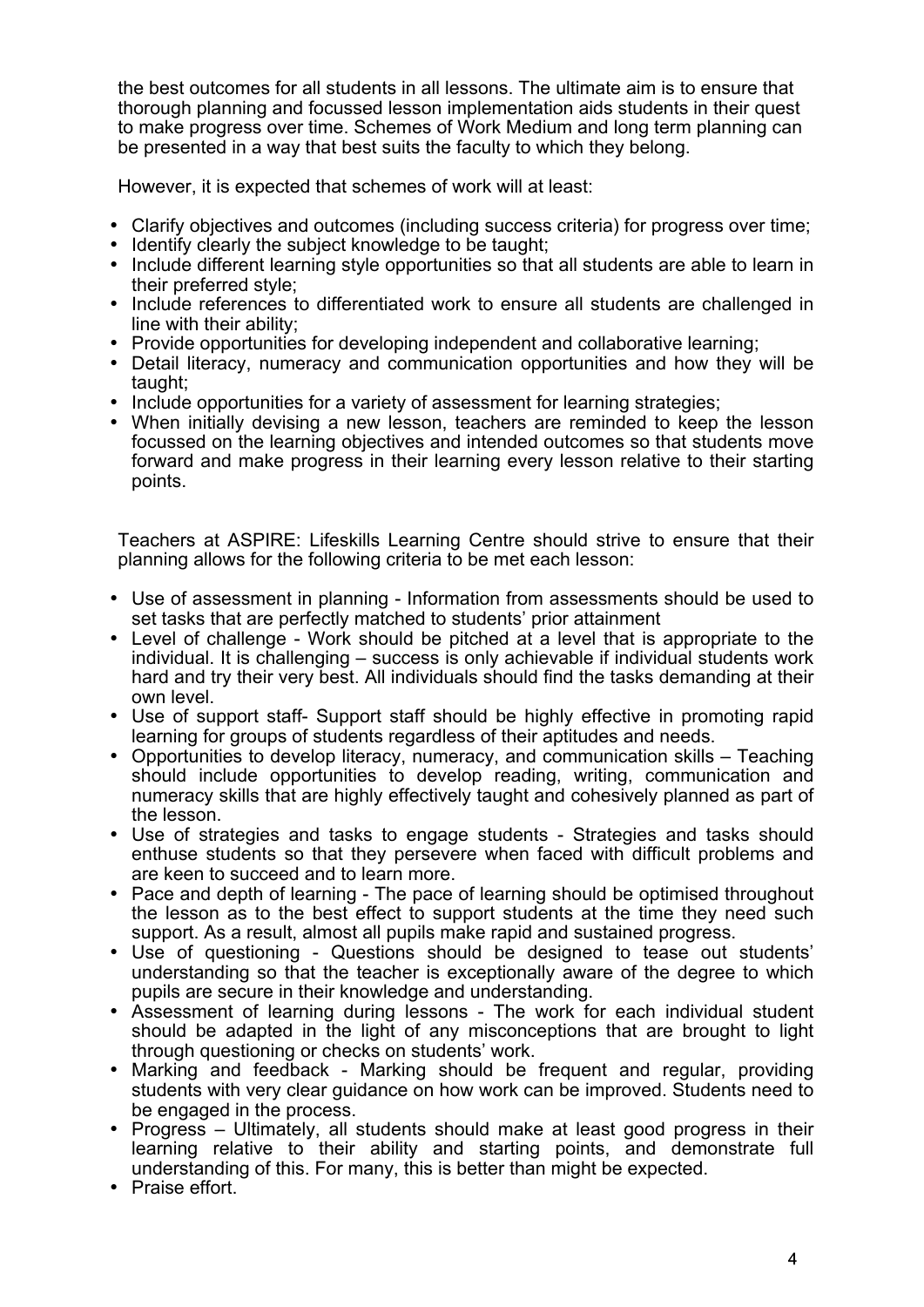# PLANNING

- All subjects require a clear policy, and detailed scheme of work that include differentiated objectives and learning activities.
- A teacher's planning is their most important tool. Consistently high standards of teaching can only be achieved if teachers are properly planned and prepared. Teachers plan on a weekly basis using agreed curriculums and planning proformas. As lessons are completed, teachers evaluate whether the learning objectives have been achieved, this can be annotated on the planning. To ensure consistency and quality, teachers' planning is carefully monitored. It is the class teacher's responsibility to ensure plans are made available to teachers and teacher assistants covering release.
- It is acceptable for teachers at ASPIRE: Lifeskills Learning Centre to use a variety of methods to plan their teaching on a day-to-day basis. The reason for this freedom of choice is to allow teachers to develop their own styles and to give them the freedom to be creative in their planning so that they may feel empowered to offer deep learning experiences and un- restricted by a set lesson plan. However, whilst teaching staff are encouraged to adopt a style of their own and are not expected to teach in any specific way, regular monitoring of teaching and learning takes place at ASPIRE: Lifeskills Learning Centre to ensure the highest standards and therefore, outcomes for the students.

# FEEDBACK AND EFFECTIVE MARKING

- Embedded in everyday practice and is used to inform teaching and learning. Students benefit from opportunities for formal feedback through group and plenary sessions. Feedback enables students to understand their strengths and weaknesses demonstrated in their work. Marking or oral feedback explains what the next steps should be and if effective, students will make excellent achievements by building on previous learning.
- Giving feedback involves:
	- Oral- making time to talk to students and teaching them to be reflective about the learning objective and about their work and responses.
	- Self/Peer-marking- students will be encouraged to see for themselves what they need to do to improve and discuss it with an adult/partner or work it out independently.
	- All students are clear about how they need to improve. Marking is linked to the learning objective, reflects learning expectations and identifies, next step prompts and/or challenges to develop student's thinking further. Students are given regular time to address developmental areas raised in marking.
- Session objectives and outcomes document offers students the opportunity to feedback and evaluate their own learning, reflect on their attitude and also on the overall effectiveness of the session.

USING EFFECTIVE QUESTIONING

- Challenging students to deepen their thinking.
- Teachers take time to plan effective questions which go beyond straight recall with strategies such as:
	- Giving a range of answers for discussion.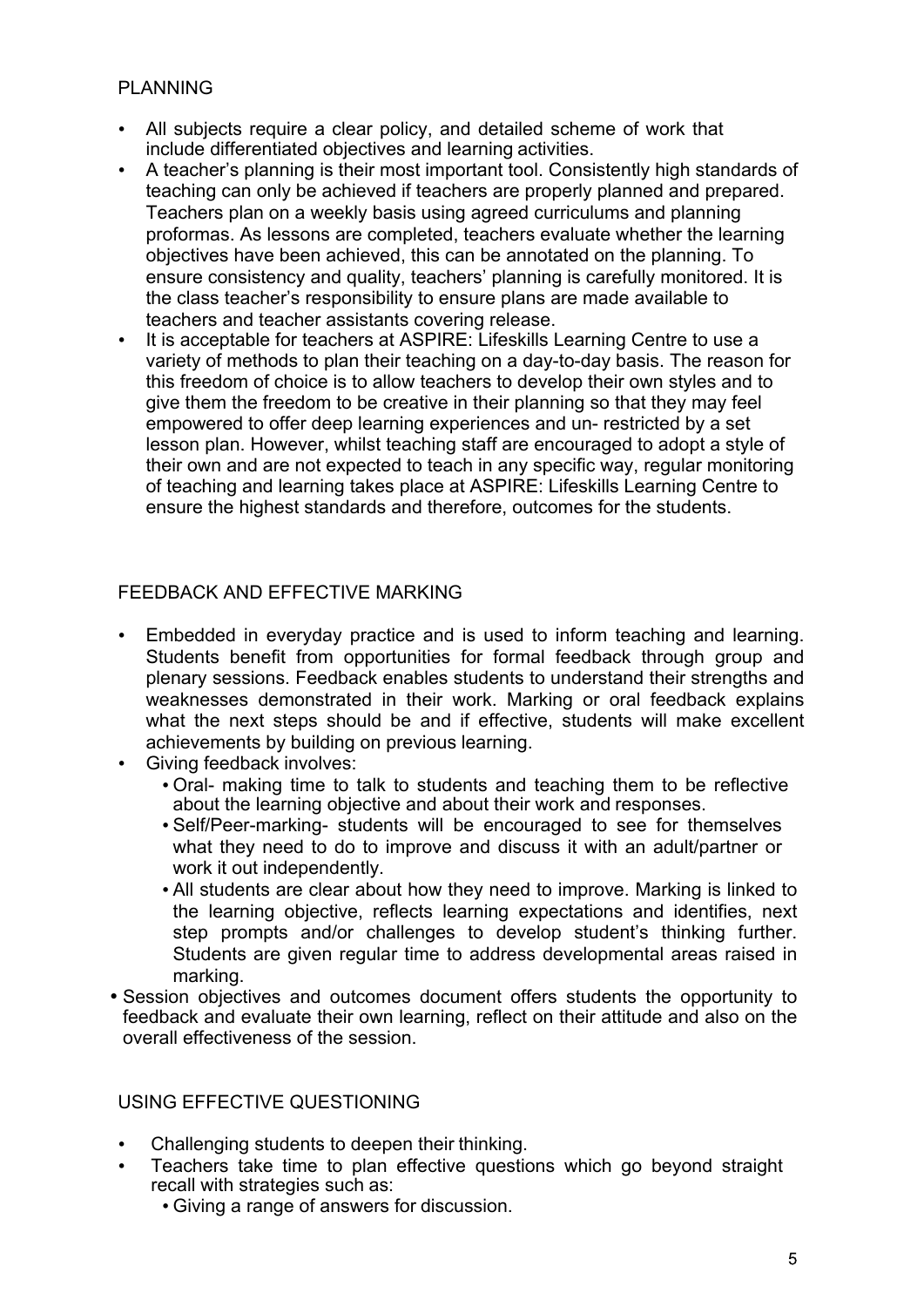- Turning the question into a statement.
- Finding opposites, why does one work/one doesn't?
- Giving the answer and asking how it was arrived at.
- Asking the question from an opposing standing.
- Using questions to find out what students know, understand and can do in order to target teaching more effectively.
- Analysing student's responses in order to find out what they know, understand and can do.
- Using student's questions to assess understanding.

#### SUPPORT STAFF:

- AT ASPIRE: Lifeskills Learning Centre, our support staff are clearly directed to support learning so our students can be effectively targeted and progress maximised. All learning support staff are fully engaged with students at all times, quietly engaging them, explaining the task or using other resources to maximise progress, eg: a number line to facilitate learning.
- Our teachers and teaching assistants work as a team and the onus is on the teacher to prepare activities for the teaching assistant to do with the students.
- A teaching assistant's involvement should be communicated before the start of the lesson and/or planning shared. Teachers make it clear in their plans how they would like their Assistants to support during every stage of the lesson and the plan at all times should be shared.
- Assistants should be clear about who they are supporting and why and are involved in assessing pupil's understanding, recording observations (annotate on their planning) and feeding back assessments to the teacher, when appropriate.

# WHEN TEACHING STUDENTS WITH AUTISM TEACHERS SHOULD BE MINDFUL OF:

- Visual timetables
- Visual instructions
- Well organised classrooms
- Clear simple language
- Concrete language not metaphors
- Allow processing time
- Comic strips to explain social situations
- Social skills included in PSD curriculum
- Low arousal approach
- Use of sunglasses or headphones for sensory sensitivities
- Provision for time out
- Alternatives to group work
- Provide structured activities at break times
- Use buddy systems
- Use traffic lights or thermometers to support emotional regulation
- Minimise stress and anxiety
- Clear and consistent rules
- Provide warning of any change
- Address students individually
- Use special interests as motivator
- Behaviour may be a coping strategy so be cautious about trying to change it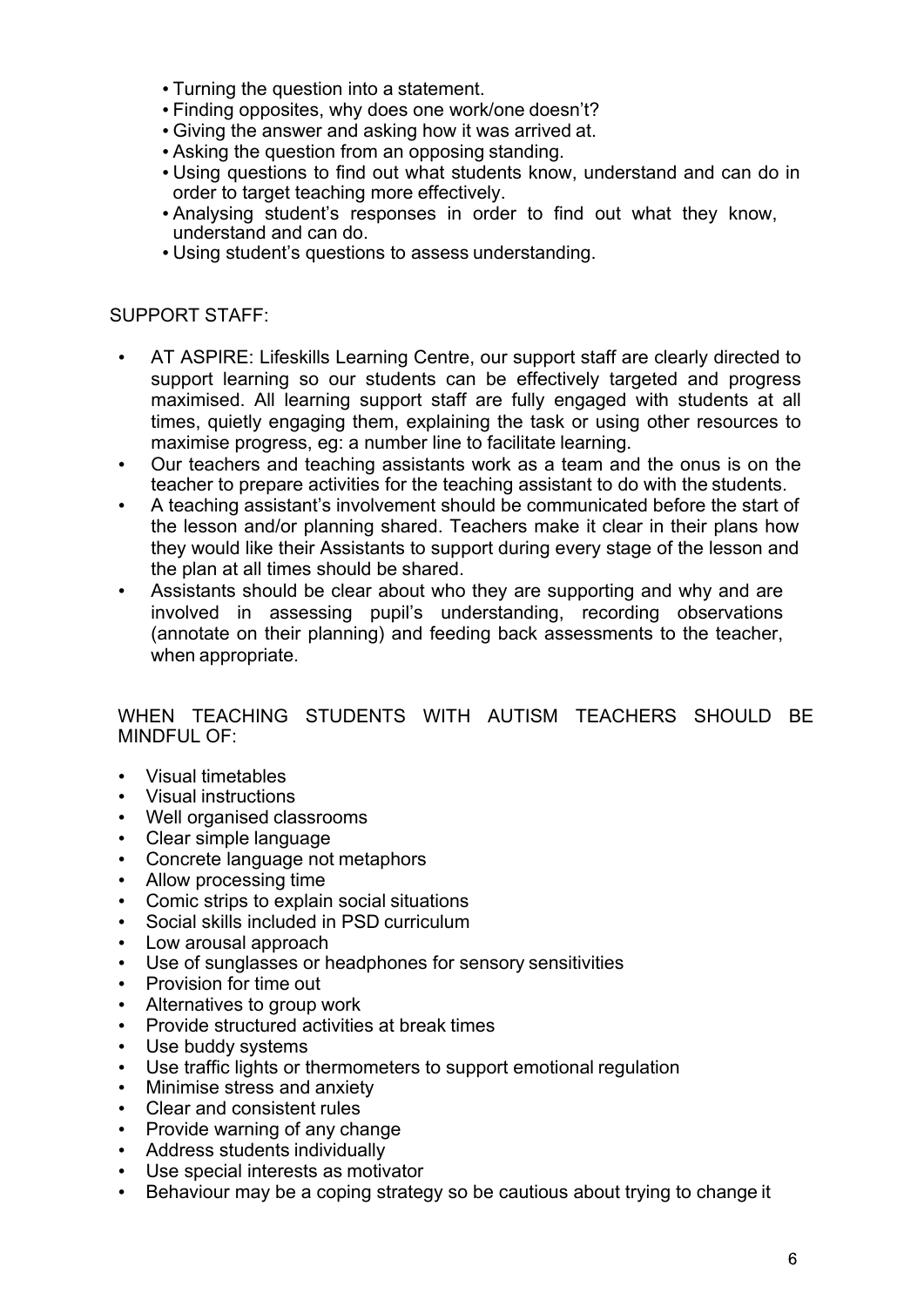# ASSESSMENT

(Refer to Assessment, Recording and Monitoring Policy for further information and procedures)

THE PURPOSE OF ASSESSMENT IS:

- To support learning and continuous progress, through high aspirations.
- To provide certification for pupils, where appropriate.
- To provide evidence for monitoring and evaluation.
- To enable teachers to plan their work and set appropriate individual targets and tasks for students.
- To provide information for parents and other professionals involved with the student.
- To assist in diagnosing specific difficulties

#### AIMS:

Through the application of assessment for learning principles in the planning and delivery of learning and the assessment of students' work our aims are:

- To set the bar of expectation high and expect all students to get there…..and beyond!
- To ensure that students are able to explain what they are trying to learn, and why.
- To ensure that students know what they need to do to demonstrate progress thus encouraging independent and reflective learning.
- To ensure that students take increasing responsibility for assessing their own progress and help make all students believe that they can do better.
- To provide regular, fair and helpful feedback to support the progress of all students; and to expect students to respond to your feedback.
- To ensure that all students are supported in reaching their full potential and are motivated through recognition and credit for their achievements.
- To expect hard work and effort from all students, and to make this ethos the highest priority, every lesson.

# DIFFERENT TYPES OF ASSESSMENT

**Formative Assessment** focuses on enabling achievement, examples of which include:

- Sharing learning objectives and success criteria with students
- Appropriate and effective questioning which develops the learning
- Focusing oral/written feedback around the development of learning objectives
- Organising targets so that students' achievement is based on previous achievement as well as the next step.
- Involving students in self and peer evaluation

**Summative Assessment** focuses on measuring attainment, examples of which include:

- Teacher assessment levels
- External exams
- Internal exams
- Levelling/grading a piece of work
- Recall questions which establish current knowledge or understanding
- Any assessment method which aims to establish whether learning has taken place, or a target has been met.

In lessons all teachers will:

- Share clear learning objectives with students, which where appropriate will be individually personalised to the students' progress.
- Include questioning, explanation and feedback to students which are focused on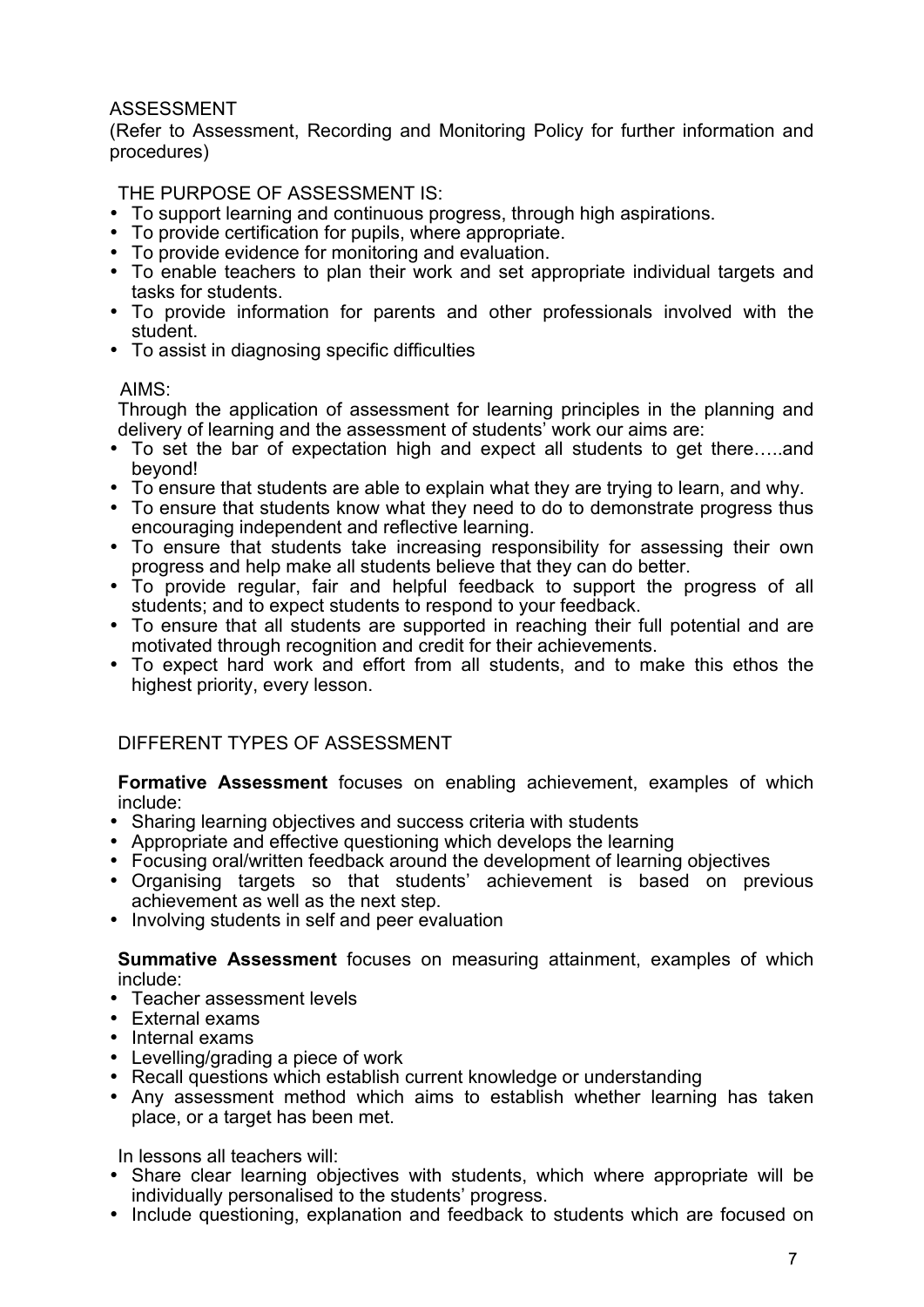the learning objectives of the lesson.

- Utilise Learning Support Assistants for maximum impact in 'closing the gap' and to help students get the most out of directed improvement and reflection time.1
- Share clear and unambiguous learning outcomes with students and engage in a dialogue about how students can be successful in achieving these learning outcomes by making the success criteria explicit.
- Differentiate learning outcomes to ensure that all students can make progress towards the personalised and group learning objectives.
- Use Oral and written feedback to encourage students to think about what they have learned and how they might improve their work. Feedback relates directly to the shared learning objectives/outcomes/success criteria as appropriate.

# ASSESSMENT ON MONITORING PROGRESS

- Teachers are expected to monitor student understanding during lessons
- Teachers are expected to update the Learning Centre data tracking system which incorporates the ASPIRE Assessment Model progress and tracking information for each student across each curriculum area; and is completed at the end of each term.

# EDUCATIONAL VISITS

- We believe community based learning is a useful means of developing functional skills in natural settings
- All educational visits must have a clear educational objective.

# MONITORING

The annual model for monitoring of teaching and learning involves the triangulation of 3 key areas:

- 1. Lesson Observation (3 times a year)
- 2. Student Progress and Achievement evidence (3 central inputs a year)
- 3. Quality of feedback on students work, via work scrutiny (on individual teachers 3 times a year)

Information in these 3 areas is collated across the Learning Centre using individual staff monitoring to give a rigorous evaluation of the quality of teaching and learning at The Learning Centre. Teaching staff also complete an individual version of this as part of the self-reflection of their practice.

The monitoring cycle also includes:

- Regular formal and informal learning walks this may include a variety of formats such as 'drop-ins' or tours of the school.
- Department review and Subject Progress Reports– triggered by examination results and to be used to guide support and direct challenge;
- Whole school work scrutiny as per calendar

There may be instances where additional monitoring is required such as where a teacher is identified as requiring additional support or where a teacher is newly qualified.

Monitoring of teaching and learning is quality assured through a model of paired observation and scrutiny wherever possible. The monitoring of quality of teaching also includes a comparison to outcomes so as to give a broader picture of the success of teaching over time.